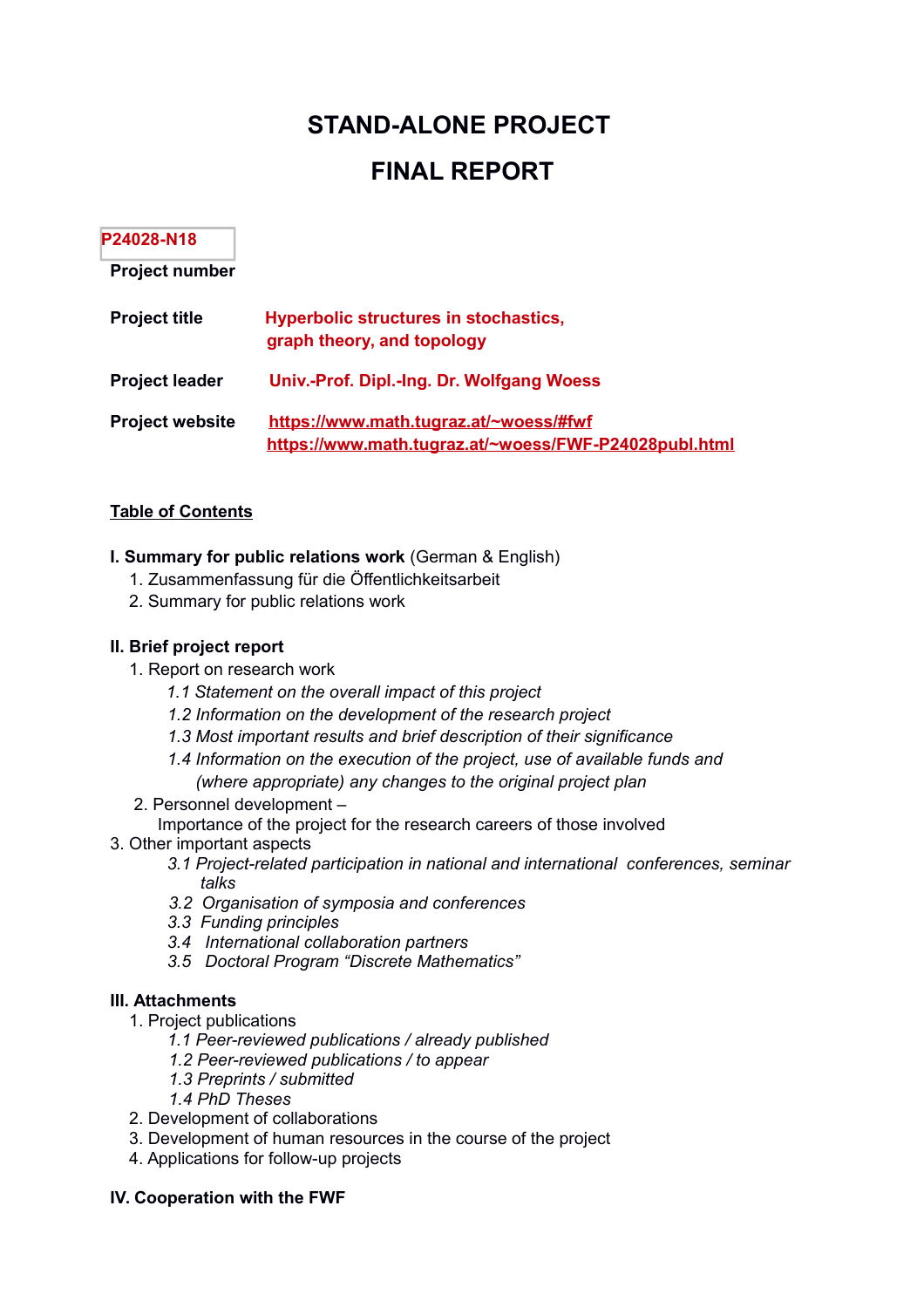# **I. Summary for public relations work**

#### **1. Zusammenfassung für die Öffentlichkeitsarbeit**

Dieses mathematische Forschungsprojekt hat sich mit Fragestellungen befasst, die in verschiedener Weise eine "hyperbolische" Natur haben. Dies ist im geometrischen Sinn zu verstehen: Vorbild ist die hyperbolische Ebene, wie sie im 19. Jahrhundert von Lobatschevski, Bolyiai, sowie Gauss "entdeckt" wurde. Sie ist negativ gekrmmt, und das klasssiche Parallelenaxiom gilt nicht mehr. Aus ihr leiten sich andere, hier auch diskrete Strukturen ab, nämlich Graphen und Gruppen mit hyperbolischen Eigenschaften. Graphen kann man sich als Netzwerke vorstellen; hier haben sie unendlich viele Knoten, die durch Kanten verbunden sind. Das typsichste Graphen-Genegstück zur hyperbolsichen Ebene ist ein regulärer Baum. Gruppen kann man als Mengen von Symmetrieabbildungen von geometrischen Stukturen verstehen. Die Themen dieses Forschungprojekts beziehen sich einerseits auf die Struktur von Graphen, Gruppen und metrischen Räumen mit "hyperbolsicher" Natur, und andererseits auf Zufallsprozesse, die in solchen Strukturen stattfinden: Markovprozesse, "Random Walks", die zugedordnete Analysis und Potentialtheorie.

Die Themen dieses Projektes waren breit angelegt, und hatten insbesondere das Ziel, jungen ForscherInnen Entfaltungsmöglichkeiten zu geben und die lebhafte Forschungsgruppe von Woess weiterzuentwickeln. In der Tat gab es insgesamt 6 ProjektmitarbeiterInnen, deren Aktivität im Projekt sie zum großen Teil zu anderen akademischen Stellen geführt hat, und eine große Zahl an Projektpublikationen, die in diesem Projekt begonnen, durchgeführt, bzw. beendet wurden.

Die Hauptresultate betreffen folgende Themen: ● Charakterisierung des Poissonrandes für transiente (hyperbolische) "Random Walks" auf ebenen Quadrat-Pflasterungen; • algebraische und dynamische Eigenschaften von Automaten-Gruppen, also Symmetriegruppen von regulären Wurzelbäumen, die durch Mealy-Automaten erzeugt werden; ● Brownsche Bewegung und harmonische Funktionen auf "treebolic spaces" (horozyklische Produkte der hyperbolsichen Ebene mit regulären Bäumen, baumartige Auffaltungen der hyperbolischen Ebene); • Charakterisierung des Poissonrandes für "Random Walks" auf nichtmittelbaren Baumslag-Solitar-Gruppen (das sind Symmetriegruppen von Varianten der "treebolic spaces"); ● asymptotische Analyse von isotropen Markovschen Zufallsprozessen auf ultrametrischen Räumen (den geometrischen Rändern von Bäumen); • Untersuchung von Transienz und Rekurrenz von reflektierenden "Random Walks" im mehrdimensionalen Raum.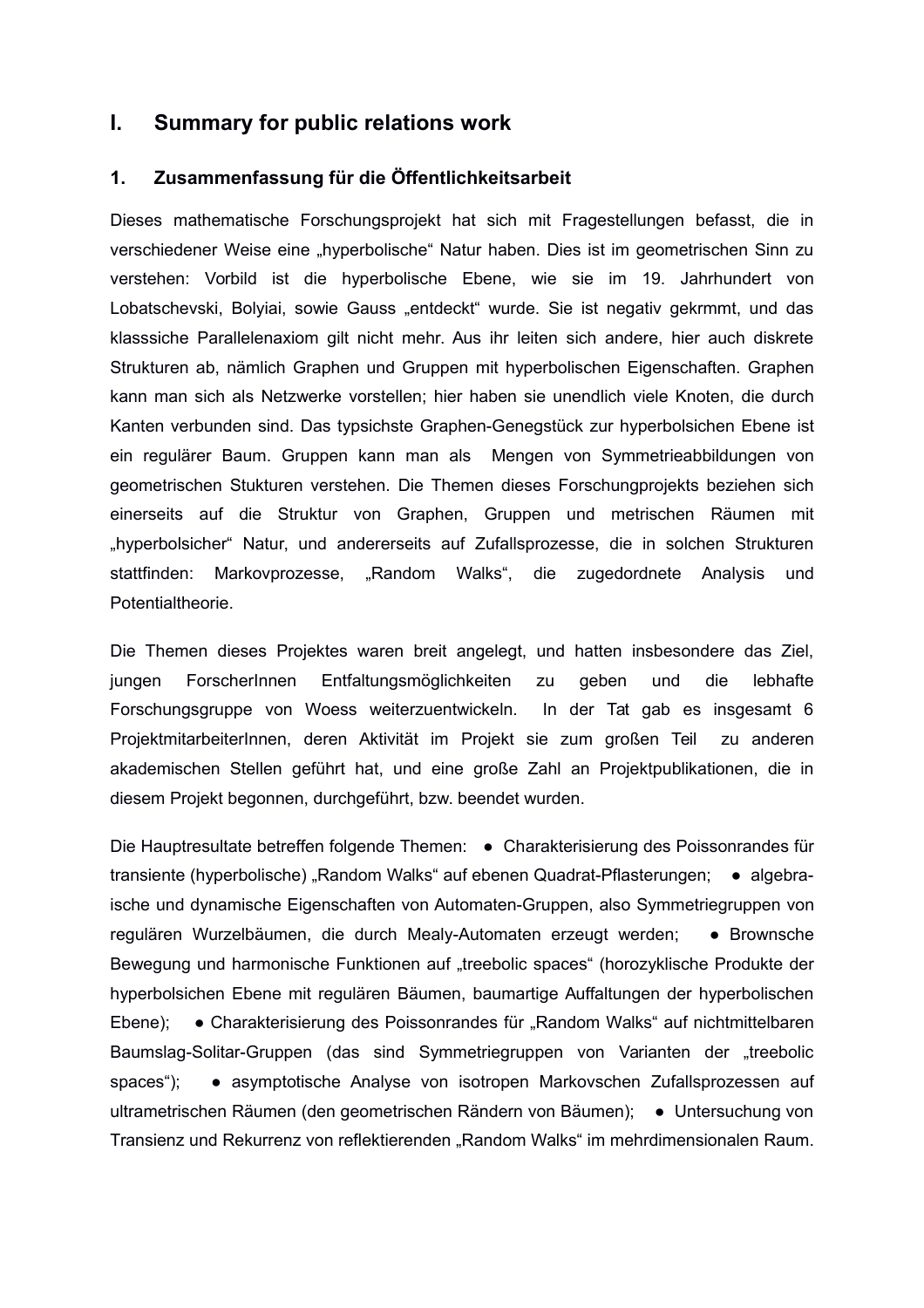#### **2. Summary for public relations work**

This mathematical research project was concerned with questions which are of "hyperbolic" nature in different wayss. This is to be understood in terms of geometry: paradigm is the hyperbolic plane, as it has been "discovered" in the 19th century by Lobatschevski, Bolyiai, as well as Gauss. It is negatively curved, and the classical parallel axiom is no more valid. It has lead to other, here also discrete structures, that is, graphs and groups with hyperbolic properties. Graphs can be imagined as networks; here, they have infinitely many nodes which are connected by bonds (edges). The most typical graph-counterpart of hyperbolic plane is a regular tree. Groups can be understood as symmetry mappings of geometric structures. The topics of this research project concern on one hand the structure of graphs, groups and metric spaces with "hyperbolic" nature, and on the other hand random processes which take place in such structures: Markov processes, "Random Walks", the associated analysis and potential theory.

The topics of this project were laid out broadly and had, in particular, the aim to provide younger researchers with a fruitful environment and to further develop the vivid research group of Woess. In fact, there have been altogether 6 project collaborators, whose project activites have in large part lead them to subsequent academic positions. A large number of project publications was begun, carried out, resp. completed within this project.

The main results concern the following topics: ● characterisation of the Poisson boundary of transient (hyperbolic) random walks on plane square tilings; • algebraic and dynamical properties of automata groups, that is, symmetry groups of regular rooted trees which are generated by Mealy-automata; • Brownian motion and harmonic functions on "treebolic" spaces (horocyclic products of the hyperbolic plane with regular trees, tree-like unfoldings of hyperbolic plane); • characterisation of the Poisson boundary randes für random walks on non-amenable Baumslag-Solitar groups (symmetry groups of variants of the "treebolic" spaces); • asymptotic analysis of isotropic Markovian random processes on ultra-metric spaces (the geometric boundaries of trees); • investigation of transience and recurrence of reflected random walks in multi-dimensional space.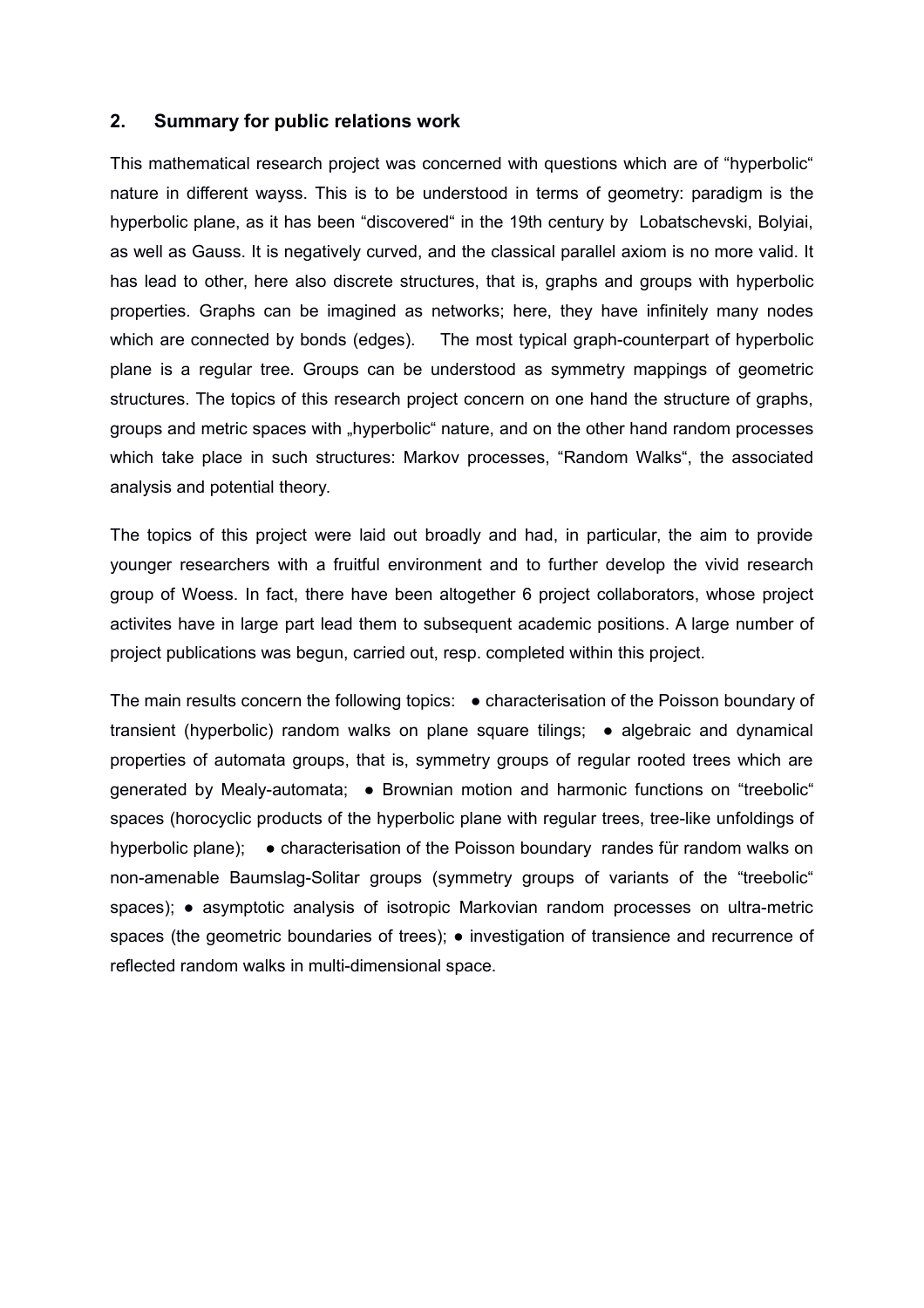# **II. Brief project report**

#### **1. Report on the research work**

#### *1.1 Statement on the overall impact of this project*

The following lines take up part of a text presented in relation with the previous FWF project P-19115-N18.

When I came to TU Graz in 1999, the small department of which I became the head was equipped with 2 assistant positions, both held by tenured persons working in quite different areas than myself. In the meantime, we have been merged with the Institute of Combinatorics and Optimisation to become the bigger Institute of Discrete Mathematics. The two working groups corresponding to my former institute have three regular university positions besides myself (held by Franz Lehner, Daniele D'Angeli and Ecaterina Sava-Huss); except for Lehner's position, no tenure is possible. Since 2002, I have run three subsequent FWF projects, each one with the funding corresponding to one PostDoc and one PhD position. These two projects have been the backbone for building up a vibrant research group of 9-12 people on the whole. Let me exemplify my way of operating. Agelos Georgakopoulos joined my group within the previous FWF project P19115-N18 and contributed significantly to the present project. Somewhat later he left, and now he is an associate professor at Warwick University, holding an ERC starting grant. He was not "lost" for the research group, because the exchange continued. At the same time, I could attract other young people to come to Graz, in particular Daniele D'Angeli, who integrated himself so well in the group that some time later he got a regular (though unfortunately not tenured) assistnt professor position and recently obtained his "Habilitation". Similarly, the last project PostDoc Wojciech Cygan initially came only for 11 months, and then I managed to obtain a 6 months' funding from a different source. In the meantime, I was able to ensure that my project PhD Judith Kloas could be paid for her 4th year from a different source, so that I could re-employ Cygan within the project until July 31, 2017. This has been fruitful for both of them, because in this way they could extend their ongoing collaboration.

Thus, with careful eyes on different funding possibilities, occasionally shifting collaborators from one type of funding to another one, I could enlarge my group and offer research opportunities to twice as many persons as provided directly by the FWF funding. But I could not have done this without the FWF project. Concerning the scientific work itself, rather than primarily aiming at many joint papers of myself with the project collaborators, an important goal has always been to provide the collaborators with research problems and an environment in which they can sharpen their autonomy as well as widen their panorama. This comes of course along with a positive impact on my own work.

In concluding this initial statement, I can say that this as well as the preceding FWF projects have had an extremely positive impact on building up my research group, quite far beyond the formal scope of the project. I would have hoped that with another follow-up project, I might be able to support a good number of young persons in the years until my retirement scheduled for September 30, 2022.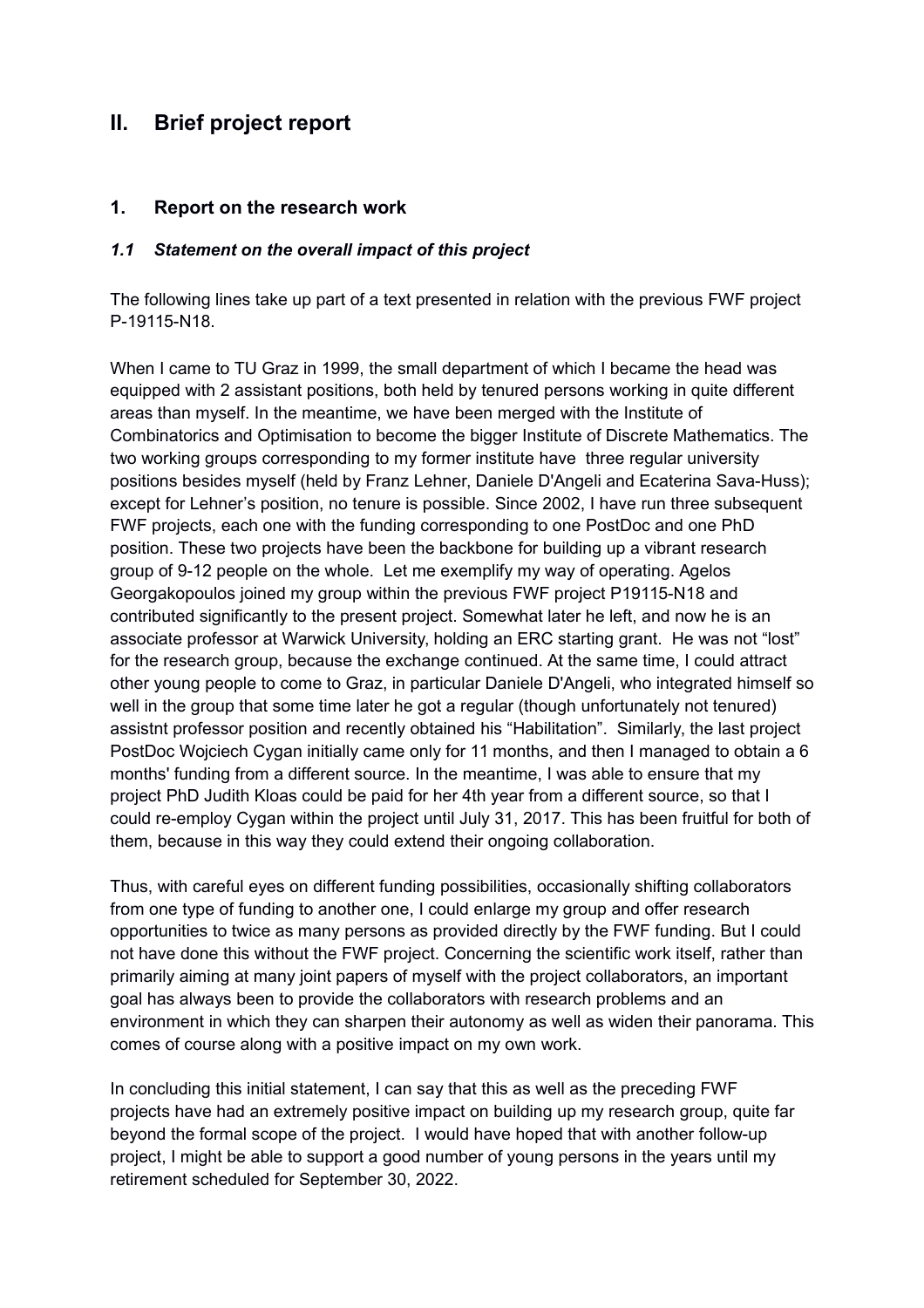#### *1.2 Information on the development of the research project*

The project proposal is still available under

https://www.math.tugraz.at/~woess/FWF-P24028-proposa[l.pdf](https://www.math.tugraz.at/~woess/folgeantrag.pdf)

It owes much to my scientific exchange with **Agelos Georgakopoulos.** Based on this exchange, the proposed themes were

**A.** Continuation of the study of Brownian motion and harmonic functions on "treebolic space" and related horocyclic products.

**B.** Random walks on Baumslag-Solitar groups - related with A.

**C.** Hyperbolic extensions, stochastic dynamical systems, and processes on hyperbolic boundaries.

**D.** A continuation of the work on Brownian motion and potential theory on metric graphs with finite total edge lengths.

**E.** Characterisation of the planar groups, yielding structure tree splittings of these groups; extensions to non-planar cases.

**F.** Using augmented trees and Gromov-hyperbolicity to describe local connectedness in topological spaces.

At the end, Georgakopoulos was funded by the project only for 5 months, but he is an outstanding mathematians with many sparkling ideas, and undertook work in several of those topics, in particular D and E, as well as further ones. Thus, he contributed a good number of substantial papers which acknowledge support by this project. Topic A was primarily my own work. Comments on the other topics will follow below.

After the departure of Georgakopoulos (now on a permanent position at Warwick Univ.), the project was interrupted for 8 months in order to permit a throrough search for a new post doc. At a one week visit to the institute in autumn 2012, Daniele D'Angeli made a very good impression on all of us, and I offered the positition to him. After PhD in Rome, he had gathered multiple international experience and started autonomous research with main focus in a field which is well related with the overall theme of the present project, namely

**G.** Groups acting on rooted trees, in particular automata groups.

D'Angeli started on April 15, 2013 and integrated himself perfectly in the research group and the institute, learned German within 8 weeks and turned out to be an optimal "acquisition". Therefore, when a 6 years' regular assistant prof. position became vacant, he was ranked first on the list of applicants. He is now holding this position since March 1, 2014, so that his funding by the present project ended with that date. Due to his very fruitful research activities, he has contributed a large number of publications with support by the present project.

Also on March 1, 2014, Judith Kloas became project PhD. She has been working in the realm of topic C, namely on multidimensional reflected random walk. She was funded by the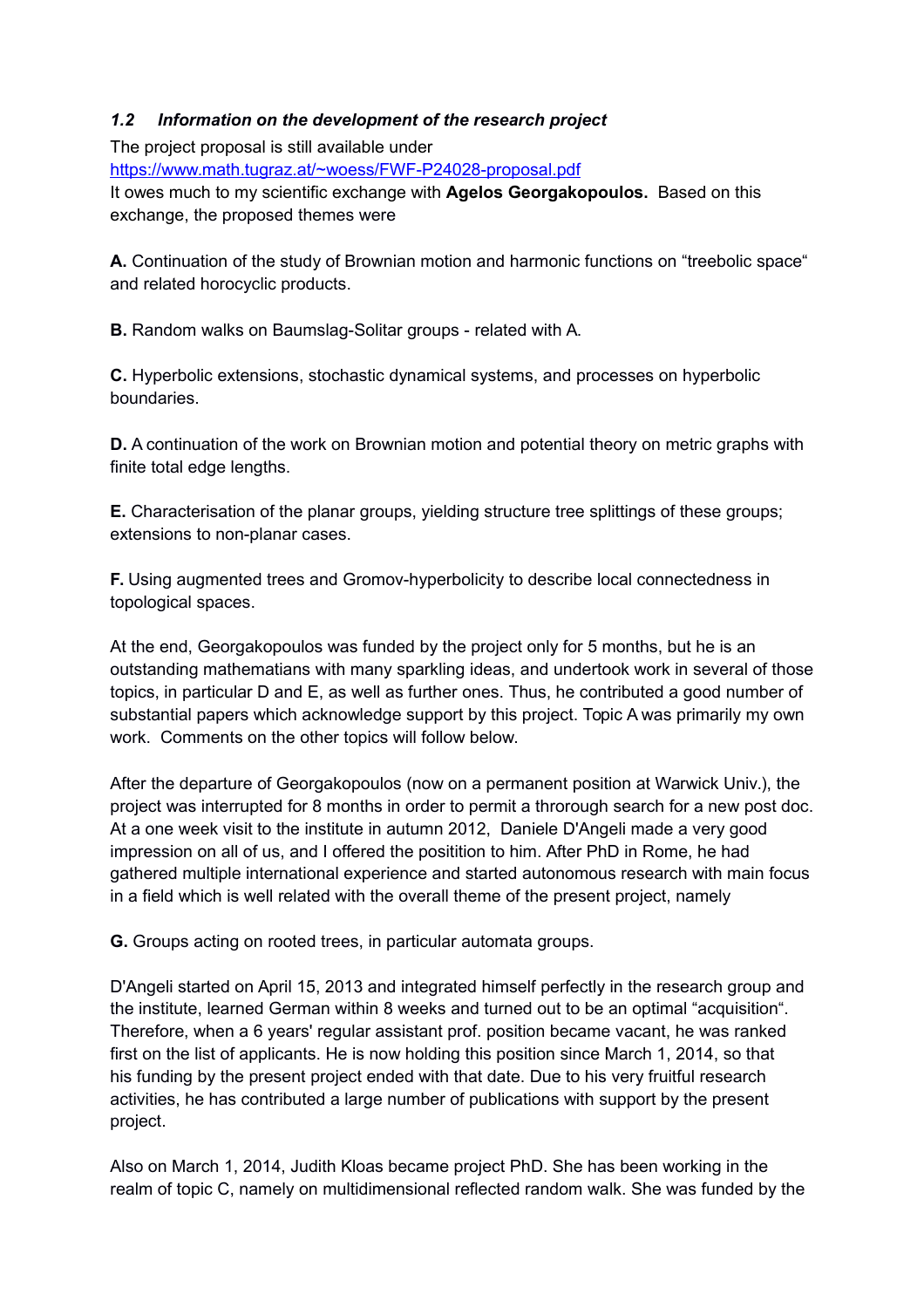present project until February 28, 2017. The "appearance" of a different funding possibility made it seem wise to shift her payment to this other source starting with March 1, 2017.

From May 1 to December 31, 2014,my former PhD student **Wilfried Huss** held the PostDoc position within the project. He collaborated with Daniele D'Angeli, as well as with his wife and with Sebatian Müller on another issue that is well related with the "hyperbolic" aspects of this project, namely

**H.** Rotor router walks on trees.

Coming back to the original topics, **B** was covered by **Johannes Cuno**, first as a PhD student in the FWF-Doctoral Program (DK) "Discrete Mathematics", whose speaker I am. Subsequently, in the period May 15 – October 15, 2015, he concluded his PhD within the present project, where he remained also as a PostDoc until April 14, 2016 before going abroad.

The last project PostDoc was **Wojciech Cygan** (former PhD student of A. Bendikv, Wroclaw) from October 1, 2015 until July 31, 2017 with an interruption of 6 months (Spetember 1, 2016 – February 28, 2017) during which he was funded by NAWI Graz. His contributions to the project were to part **C** in two ways: stochastic processes on ultrametric spaces (= boundaries of trees) and collaboration with Judith Kloas on variants of multidimensional reflected random walk and resulting issues of more probabilistic-analytic nature which point at new research to become part of a follow-up project.

In conclusion, there are project results and publications to 5 of the 6 initially outlined topics **A – E** (the only exception being **F**) plus the additional, related topics **G – H**.

# *1.3 Most important results and brief description of their significance*

The rather long list of project publications is attached at the end and available at <https://www.math.tugraz.at/~woess/FWF-P24028publ.html> Here, I highlight some selected publications, involving all project collaborators.

# **A. Georgakopoulos: "The boundary of a square tiling of a graph coincides with the Poisson boundary", Inventiones Math. 203 (2016) 773-821.**

[DOI: 10.1007/s00222-015-0601-0,](http://dx.doi.org/10.1007/s00222-015-0601-0) [arXiv:1301.1506](http://arxiv.org/abs/1301.1506)

This is one of the flagships of Georgakopoulos' work in the last years. In ingenious work in the 1990ies , Benjamini and Schramm [Ann. Probab. 24 (1996) 1219-1238] introduced the use of square tilings for the study of random walks and harmonic functions on planar graphs. In the transient case, the square tiling has a natural geometric boundary, and they asked whether this was the Poisson boundary. Now, the available toolbox for determining the Poisson boundary of random walks is mainly restricted to groups and generalisations thereof, see the profound work of Kaimanovich. In the present work, Georgakopoulos develops entirely new methods which apply to this setting which is in general far from groups. He uses what he calls sharp harmonic functions (basically corresponding to tail events). This is combined with a detailed description of the interplay between the "electrical" properties of the random walk and the boundary of the square tiling in the cylinder on which the latter takes place. Referring to the project theme, the "hyperbolic" significance of this work is underlined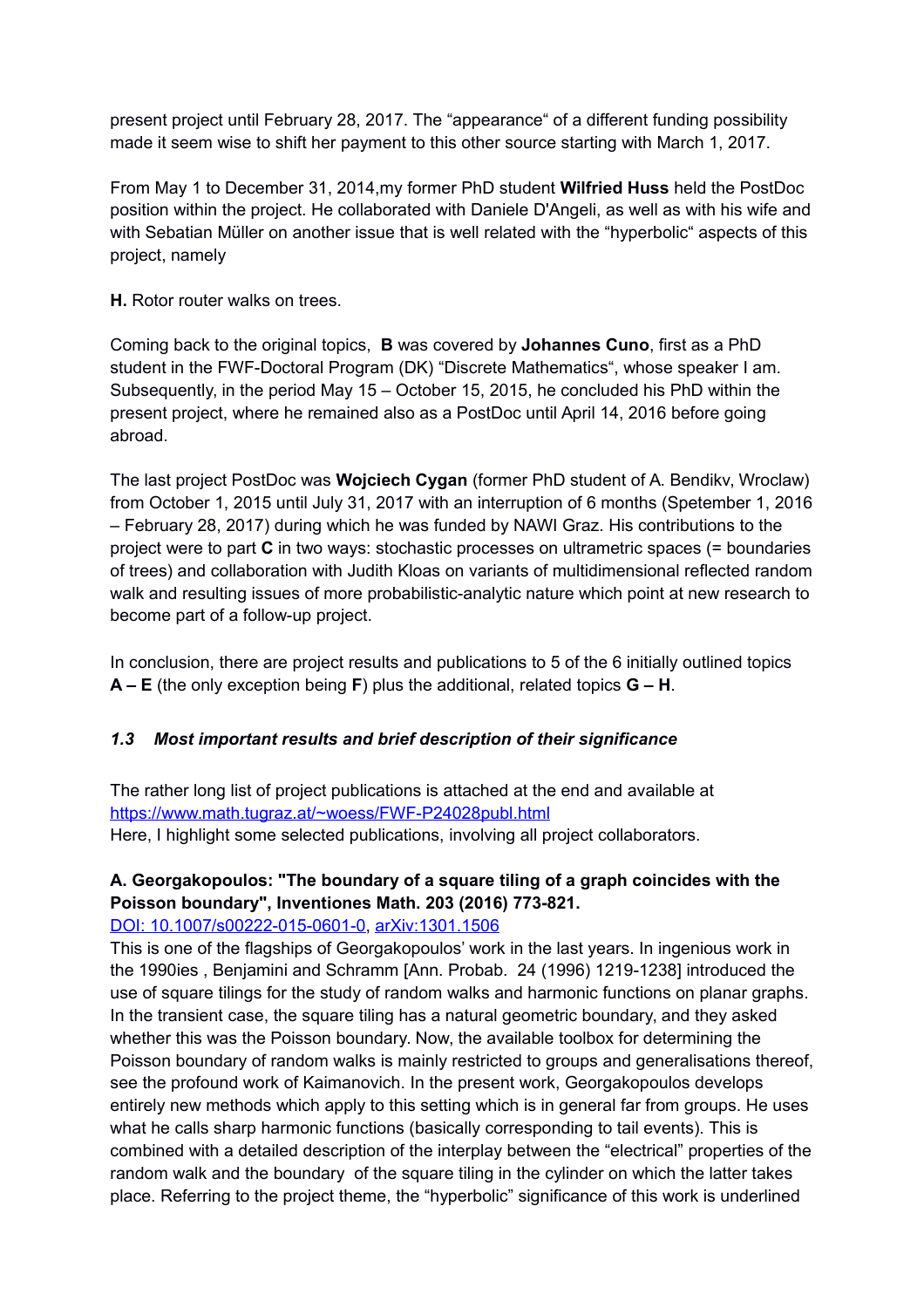by the recent paper by Federici and Georgakopoulos ["Hyperbolicity vs. amenability for planar graphs", Discrete Appl. Geometry, in print, arXiv:1509.02028].

#### **D. D'Angeli and E. Rodaro: "Freeness of automata groups vs boundary dynamics", Journal of Algebra 462 (2016) 115–136.** [arXiv:1410.6097](http://arxiv.org/abs/1410.6097)

Automata groups are a rich object of study from several viewpoints. They gained high significance through the work of Grigorchuk on groups with intermediate growth. Their exploration in terms of Mealy automata generating groups that act on a rooted tree owes much to the work of Sidki. One of the interesting directions is to study the relation between algebraic properties of the group and the dynamics of the action on the boundary. The authors undertake such a study in terms of the Schreier graphs associated with orbits of boundary points. Considering in particular automata which are bireversible transducers, they describe (non-)freeness of the resulting groups.

### **A. Bendikov, L. Saloff-Coste, M. Salvatori and W. Woess: "Brownian motion on treebolic space: positive harmonic functions", Ann. Institut Fourier (Grenoble) 66 (2016) 1691-1731.** [DOI: 10.5802/aif.3048](http://dx.doi.org/10.5802/aif.3048), [arXiv:1412.2218](http://arxiv.org/abs/1412.2218)

This is the final part of a long and rather hard specific research topic, which links discrete and non-discrete objects. The focus is on the study of Laplace operators on spaces which have singularities at certain bifurcation lines, and the description of the resulting stochastic process as well as the positive harmonic functions. The concrete object here is the horocyclic product of a tree and hyperbolic upper half plane. Previous work with Brofferio and Salvatori concerned the analogous horocyclic products of two trees – purely discrete – and two hyperbolic planes – smooth. In the present situation, considerable difficulties had to be overcome, starting with the rigorous construction of the Laplacians, which was settled in a first, very general paper [Advances in Math. 226 (2011) 992-1055]. The evolution in space of the resulting Brownian motion on treebolic space was described in paper [5] of the publication list included below. The main challenges of the present paper concern the Poisson representation of harmonic functions on rectangular sets, its combination with suitable Harnack inequalities, and the proof that positive harmonic functions for the Laplacian arise as extensions of positive harmonic functions for a related random walk on the isometry group of the space. The main results concern a complete description of all positive harmonic functions.

#### **J. Cuno and E. Sava-Huss: "Random walks on Baumslag-Solitar groups", Israel J. Math., in print.** [arXiv:1510.00833](http://arxiv.org/abs/1510.00833)

The treebolic spaces mentioned above are, with suitable parameters, spaces on which the amenable Baumslag-Solitar groups act by isometries and with compact quotient. This leads to a good understanding of the Poisson boundary of random walks on those groups, although this geometric viewpoint was not used in the corresponding paper by Kaimanovich [in "Probability measures on groups X" (Oberwolfach, 1990), Plenum, New York, 1991, pp. 205–238]. Now, as the present paper explains, also every nonamenable Baumslag-Solitar group acts co-compactly by isometries on a strip complex which arises as a level product of hyperbolic plane with a tree, where however the horocyclic level has to be replaced by a different level function. In this case, basically due to non-amenability, the geometric description of the Poisson boundary is harder than in the amenable situation. In this work, the main difficulty concerns the situation where the "vertical drift" is 0, which is tackled by smart methods.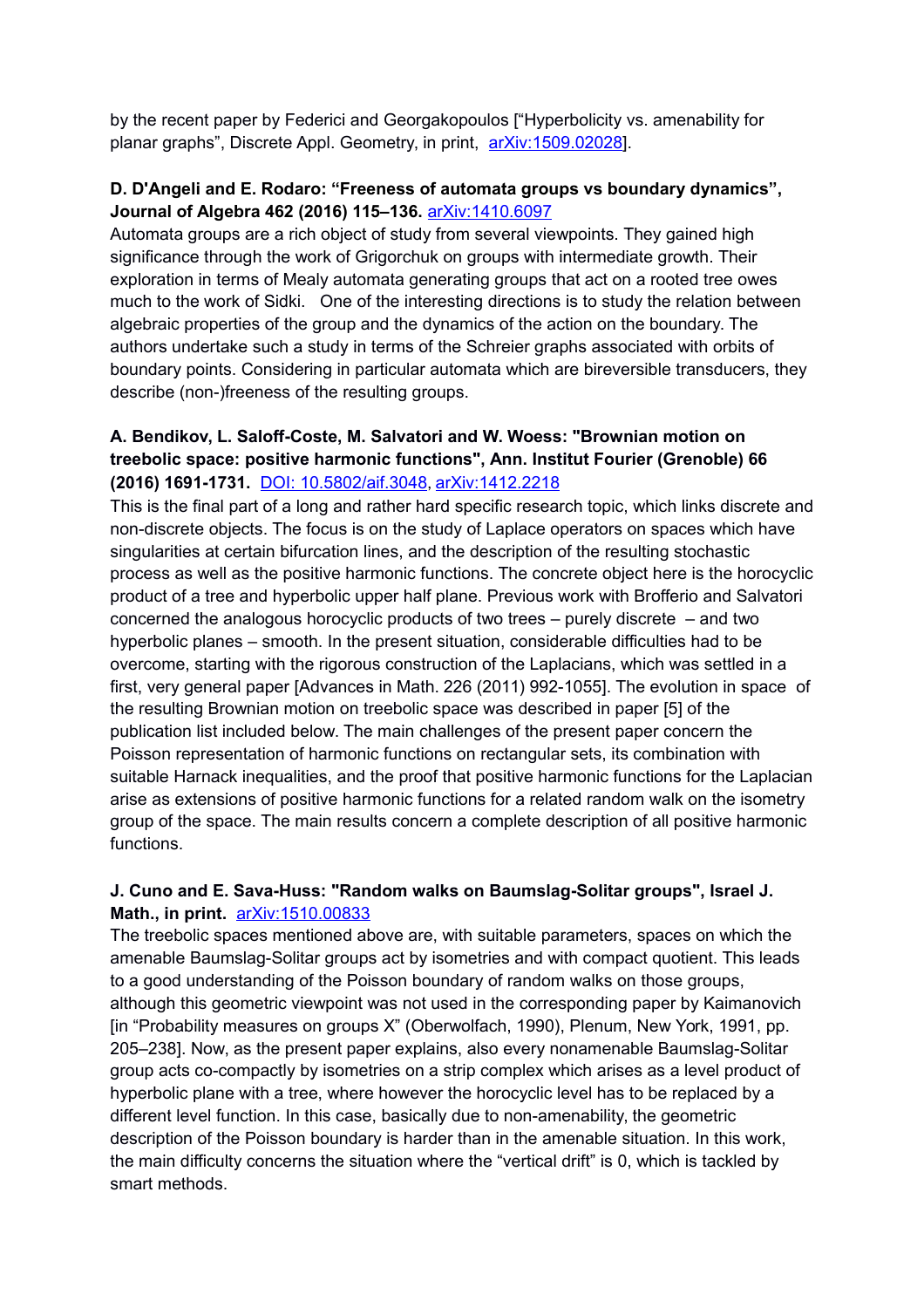## **A. Bendikov, W. Cygan and W. Woess: "Oscillating heat kernels on ultrametric spaces", J. Spectral Theory, in print.** [arXiv:1610.03292](http://arxiv.org/abs/arXiv:1610.03292)

This is one of the follow-ups of the long paper on isotropic processes on ultrametric spaces by Bendikov, Grigor'yan, Pittet and Woess [Russian Math. Surveys 69 (2014) 589-680], number [8] in the below list of project publications. Processes on such spaces have been studied by various authors. The clever and simple approach going back mainly to Bendikov allows an efficient study of many different features. The spectrum is completely understood, and a transparent presentation of the transition kernel leads to good asymptotic estimates. Here, we are concerned in particular with two group-invariant random processes of this type. The first is the heat kernel of the operator of fractional derivative of order  $\alpha$  on the p-adic numbers. The precise asymptotics consist of a leading term  $\quad t^{-1/\alpha}$  multiplied by a nonconstant *log*-periodic function. The second concerns a similar operator on the infinite symmetric group. The transition probabilities of the associated continuous time random walk oscillate in a more dramatic way between an upper and a lower function whose quotient tends to 0. The results are somehow reminiscent of similar oscillatory behaviour of random walks on the discrete Sierpinski gasket found by Grabner and Woess [Stochastic Process. Appl. 69 (1997) 127–138].

### **J. Kloas and W. Woess: "Multidimensional random walk with reflections", preprint.** [arXiv:1707.01714](http://arxiv.org/abs/arXiv:1707.01714)

Reflected random walk on the real or integer line is obtained by taking an ordinary random walk, but reflecting it (i.e., changing sign) whenever it becomes negative, before adding the next increment. It has been studied by various authors since the 1940ies, including Feller and Knight. It was considered within the context of *locally contractive*  stochastic dynamical systems in an excellent PhD thesis by Benda [Ludwig-Maximilans-Universität München (1998)] and subsequently by Peigné and Woess [Colloq. Math. 125 (2011) 31-54]. The present paper concerns the multidimensional situation, where one has reflection in some or all coordinates, while there may be coordinates where the respective marginal random walk evolves without reflections. Some results in the purely non-lattice case are due to Peigné [Ann. Inst. H. Poincar e Probab. Stat. 28 (1992) 63–94]. In the PhD work of J. Kloas, it turned out that the multidimensional case is substantially harder than the onedimensional one. Even positive recurrence is a challenge, in particular in presence of marginals which are discrete (lattice). The present paper provides a detailed result on this question, when there is reflection in all coordinates, by using contractivity and convergence of the backward process, while the more direct approach of fist determining explicitly the essential classes appears to comprise significant obstacles. Another result concerns the case when there are non-reflecting coordinates which are non-lattice: here, the methods use tools from ergodic theory on stationary random walks.

### *1.4 Information on the execution of the project, use of available funds and (where appropriate) any changes to the original project plan*

- Duration: May 15 September 14, 2012 and April 15, 2013 November 14, 2017
- Use of personnel:
	- Agelos Georgakopoulos, PostDoc, May 15 September 14, 2012
	- Daniele D'Angeli, PostDoc, April 15, 2013 February 28, 2014
	- Judith Kloas, PhD, March 1, 2014 February 28, 2017 and September 1 – November 14, 2017
	- Wilfried Huss, PostDoc, May 1 December 31, 2014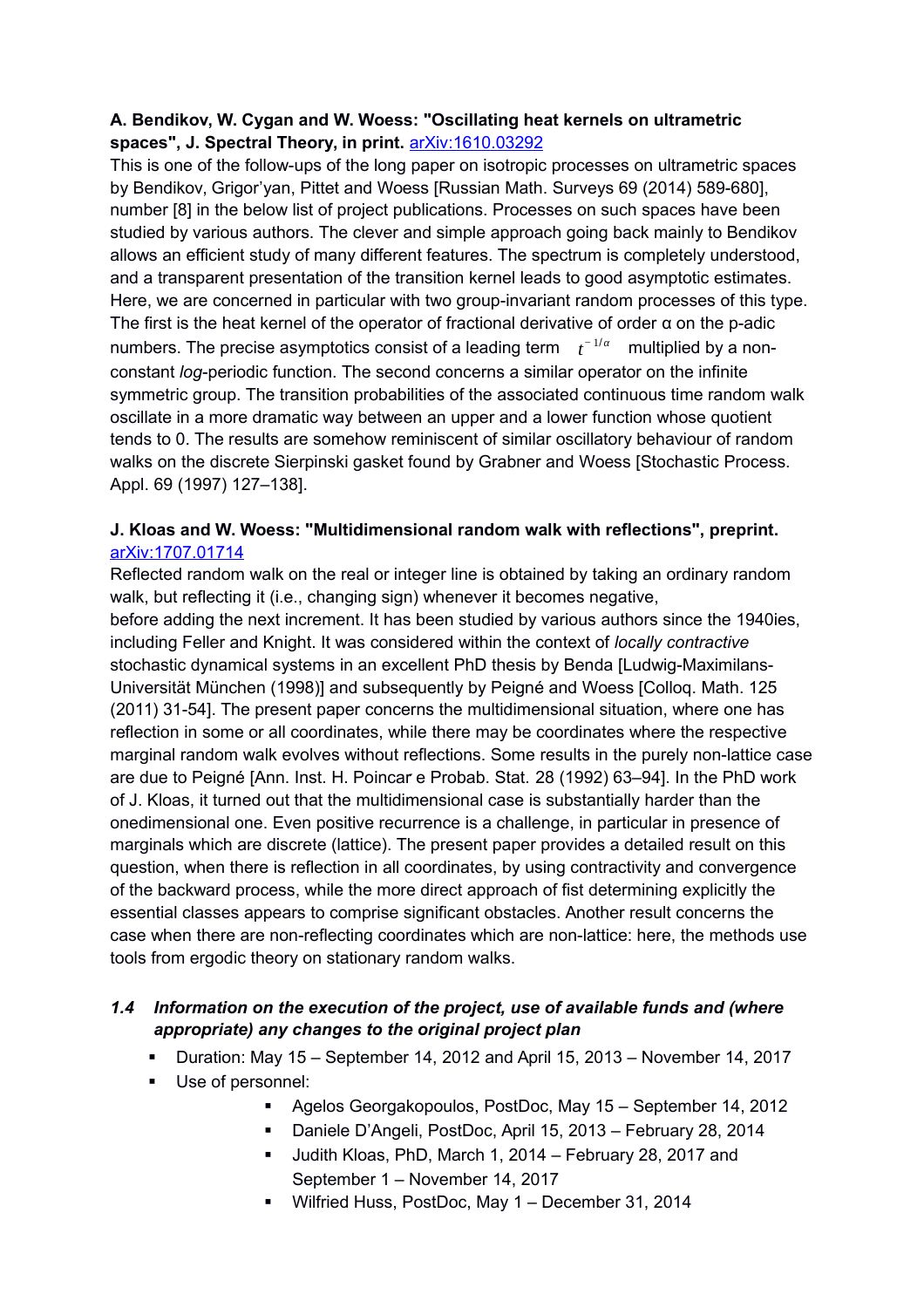- Johannes Cuno, PhD + PostDoc, May 15, 2015 April 14, 2016
- Wojciech Cygan, PostDoc, October 1, 2015 August 31, 2016 and March 1 – July 31, 2017
- **Major items of equipment purchased: none**
- Other significant changes: the additional topics G (groups acting on rooted trees, in particular automata groups) and H (Rotor router walks on trees), fitting well into the overall themes.

# **2. Personnel development – importance of the project for the research careers of those involved**

- Agelos Georgakopoulos: September 17, 2012 February 28, 2013 Zeeman Lecturer, Warwick Univ.; March 1, 2013 – June 30, 2015 assistant prof. and since July 1, 2015 associate prof. at Warwick Univ. Since September 2013 ERC starting grant.
- Daniele D'Angeli: currently on a regular 6 years' assistant prof. position at the same institute.
- Judith Kloas: temporarily & after November 14, 2017 funded from a different source, PhD defense on March 2, 2018.
- Wilfried Huss: January 1, 2015 March 31, 2016: FWF Schrödinger fellowship at Cornell University, USA. Subseqently return fellowship, senior PostDoc at Institut für Diskrete Mathematik, January 1, 2017 – February 28, 2018 assistant prof (maternity coverage of his wife's position). Subsequently paternity leave.
- Johannes Cuno: October 15, 2015 May 31, 2015: PostDoc at Institut für Diskrete Mathematik, part-time coordinator of the FWF-funded doctoral program "Discrete Mathematics" (of which I am the speaker). June 1, 2016 – July 31, 2017: PostDoc at Univ. Ottawa, Canada (Prof. Kaimanovich), subsequently: PostDoc at ENS, Paris (Prof. Erschler).
- Wojciech Cygan: regular assistant prof. position at Univ. Wroclaw, Poland. Since autumn 2017 PostDoc at Univ. Dresden, Germany (Prof. Schilling)

As one can see, for all of them, working within this project work has contributed significantly to their subsequent opportunities and research carreers.

# **3. Further important aspects**

#### *3.1 Project-related participation in conferences and seminar talks*

Wolfgang Woess (selection)

- 14.9.2012 Seminaire de Probabilités, Univ. Tours, FR (seminar talk)
- 5.-11.5.2013 workshop "Heat Kernels, Stochastic Processes and Functional Inequalities", Oberwolfach, DE (talk)
- 24.-25.9.2013 conference "First Austrian Stochastic Days", Linz, AT (talk)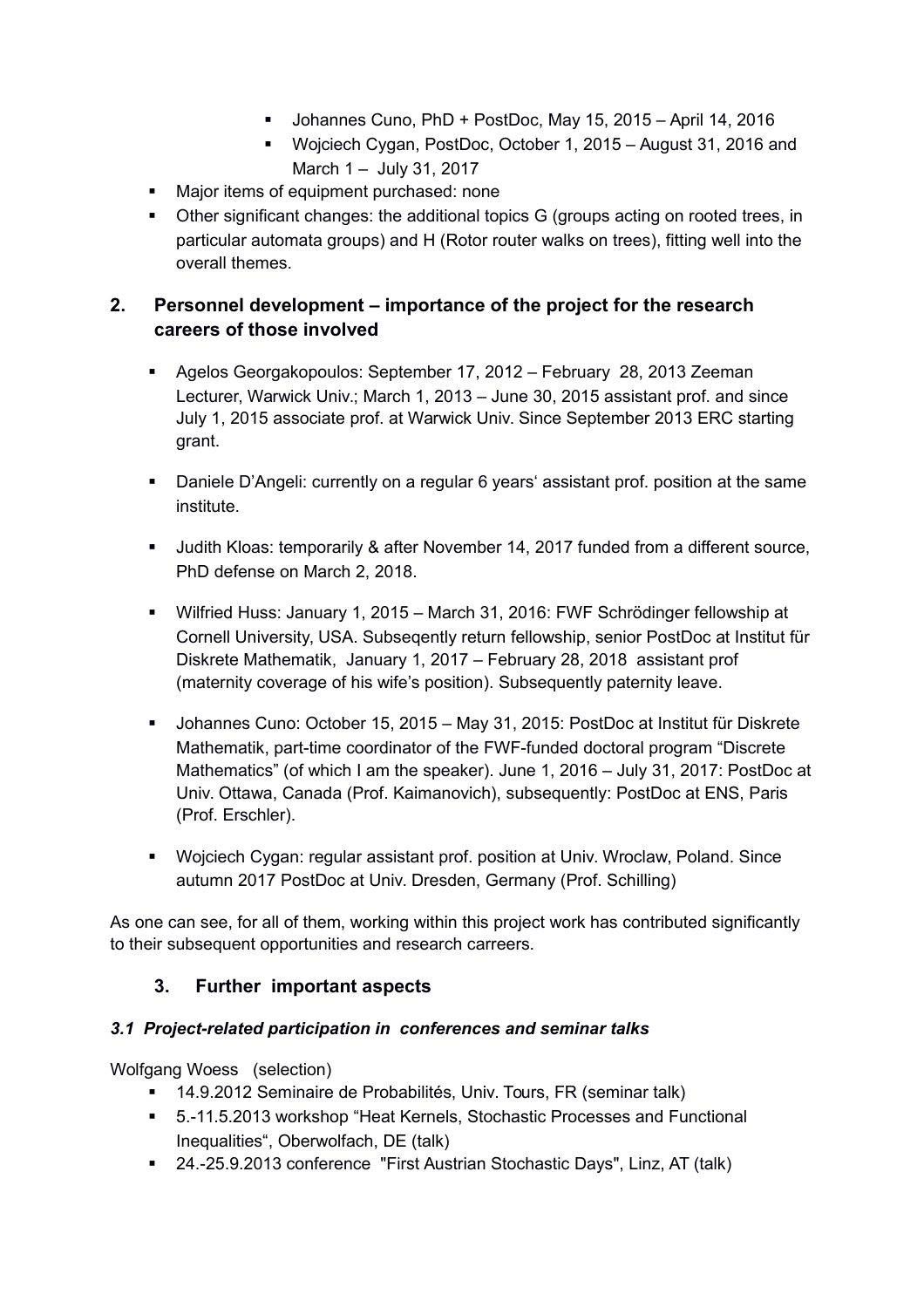- 4.-7.12.2013 conference "Mathematical Technology of Networks", Bielefeld, DE (invited talk)
- 24.3.2014 Séminaire de Probabilités et Théorie Ergodique, Univ. Tours, FR (seminar talk)
- 18.-22.5.2015 conference "Random walks on graphs and potential theory", Univ. Warwick, UK (invited talk)
- 1.-5.6.2015 International Conference on Boundaries and Ergodic Geometry, Univ. Notre Dame, US (invited talk)
- 29.-30.10.2015 "2nd Zurich / Strasbourg Meeting: Frontiers in Analysis and Probability", Zürich, CH (invited talk)
- 24.-21.5.2016 conference "Probabilistic Aspects of Harmonic Analysis", Bedlewo, PL (invited talk)
- 30.5.-3.6.2016 conference "XXXVI Convegno di Analisi Armonica", Gargnano, IT (invited talk)
- 18.-21.7.2016 conference "Stochastic processes under constraints", Augsburg, DE (invited talk)
- <sup>20</sup>.-22.6.2016 Final conference of the MADACA project, Domaine de Chalès, FR (invited talk)
- 22.-24.2. 2017 conference "Groups, Probability, Dynamics; Rome, IT (organiser)
- 31.7.-4.8.2017 conference "Analysis and Geometry on Graphs and Manifolds", Potsdam, DE (invited talk)
- 21.11.-21.12.2017 conference "Discrete and Continuous Models in the Theory of Networks", Bielefeld, DE (invited talk)

Agelos Georgakopoulos:

- 24.-26.5.2013 26th Cumberland Conference on Combinatorics, Graph Theory & Computing, UK (invited talk)
- 9.-13.9.2013 European Conference on Combinatorics, Graph Theory and Applications, Pisa, IT (talk)
- 16.9.2013 seminar talk, Group Theory Seminar, Univ. Rome III, IT.
- 7.10.2013 seminar talk, Combinatorics Seminar, Cambridge Univ. , UK
- 27.-31.1.2014 conference "Random Walks on Groups", Paris, FR (talk)
- 2.-6.6.2014 conference "Groups, Graphs, and Random Walks", Cortona, IT (talk)
- 14.-19.9.2014 workshop "Probability on Trees and Planar Graphs", Banff, CA (invited talk)

Daniele D'Angeli

- 25.4.2013 seminar talk, Structure Theory Seminar, TU Graz, AT
- 2.7.2013 Workshop "Groups, graphs, random processes", TU Graz (talk)
- 23.-27.9.2013 ÖMG DMV congress, Inssbruck, AT (talk)
- 2.-6.6.2014 conference "Groups, Graphs, and Random Walks", Cortona, IT (talk)
- 15.7.2014 seminar talk, Univ. Porto, PT
- 16.12.2014 seminar talk, Univ. Marseille, FR
- 10.-13.6.2015 special session "New Trends in Automata Groups and Semigroups" (organiser), AMS-EMS-SPM International Meeting 2015, Porto, PT
- 29.3.-2.4.2016 conference "Ischia Group Theory" (talk)
- 22.-24.2. 2017 conference "Groups, Probability, Dynamics; Rome, IT (organiser)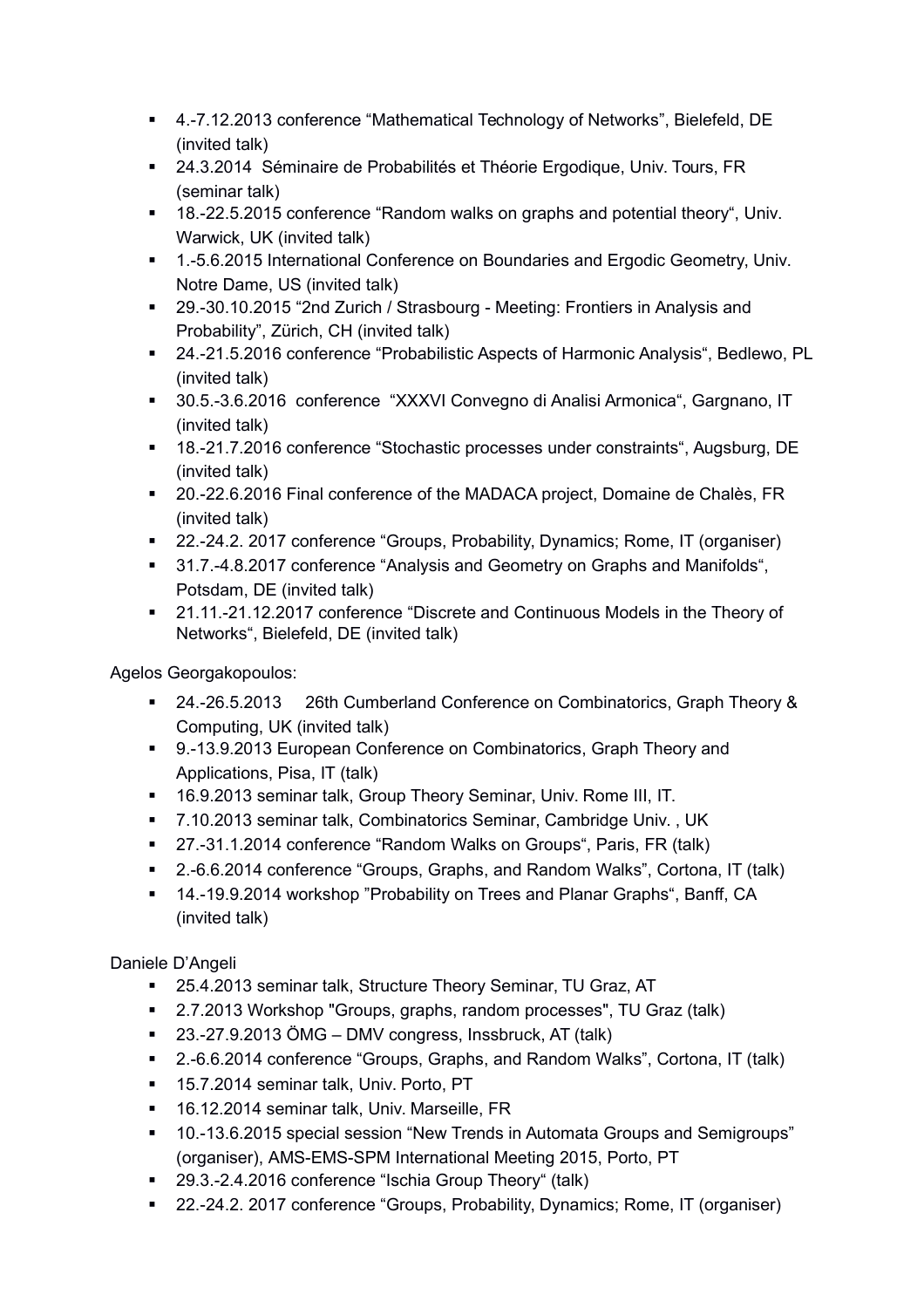Judith Kloas

- 2.-2.-6.6.2014 conference "Groups, Graphs, and Random Walks", Cortona, IT
- 5.-9.1.2015 winter school "Random walks and Dunkl processes", Tours, FR
- 18.-22.5.2015 conference "Random walks on graphs and potential theory", Univ. Warwick, UK
- 28.-29.09.2015 conference "Austrian Stochastic Days", Vienna, AT (talk)
- 22.-23.10.2015 meeting "Young female researchers in probability", Berlin (poster)
- 21.-25.09.2015 seminar talk & research stay at Univ. Aix-Marseille
- 4.-9.1.2016 seminar talk & research stay at Univ. Tours
- 1.-4.3.2016 German Probability and Statistics Days, Bochum (talk)
- 27.-31.3.2017 Spring school in mathematics, TU Darmstadt (talk)
- 11.-13.9.2017 ÖMG DMV Congress 2017 / "Austrian Stochastic Days", Salzburg, AT (talk)

Wilfried Huss

- 2.-6.6.2014 conference "Groups, Graphs, and Random Walks", Cortona, IT
- 28.-25.10.2016 seminar talk & research stay at Univ. Aix-Marseille

Johannes Cuno

- 7.-11.12.2015 conference "Random Walks and Harmonic Functions on Groups", Lausanne, CH (talk)
- 24.11.2015 seminar talk, Geometry and Analysis on Groups, Univ. Vienna, AT
- 2.11.2016 seminar talk, Analysis Seminar University of Ottawa, CA
- 25.9.2017 Réunion de rentrée de l'équipe «Algèbre et géométrie» ENS, Paris, FR (talk)

Woiciech Cygan

- 24.-21.5.2016 conference "Probabilistic Aspects of Harmonic Analysis", Bedlewo, PL (italk)
- 30.6-01.7.2016 conference "Austrian Stochastic Days", Graz, AT (talk
- 20.-22.6.2016 Final conference of the MADACA project, Domaine de Chalès, FR
- 25-29.7.2016 8th International Conference on Lévy Processes, Angers, FR
- 15-19.5.2017 conference Probability and Analysis, Bedlewo (Poland)
- 24-28.7.2017 The 39th Conference on Stochastic Processes and their Applications (SPA2017), Moscow, RU
- 4-8.9.2017 "Analysis and Applications". A conference in honor of Elias M. Stein, Wrocław, PL

#### *3.2 Organisation of symposia and conferences*

- 9.-11.6.2012 Focussed meeting: "the shape of branching random walk and related topics", Graz, AT (Organisers: E. Sava-Huss and W. Woess)
- 15.-18.9.2013 Leoben-Ljubljana Graph Theory Seminar 2013, Graz, AT (Organisers: W. Huss and W. Woess)
- 30.6.-1.7.2016 Austrian Stochastics Days, Graz, AT (Organiser: W. Woess)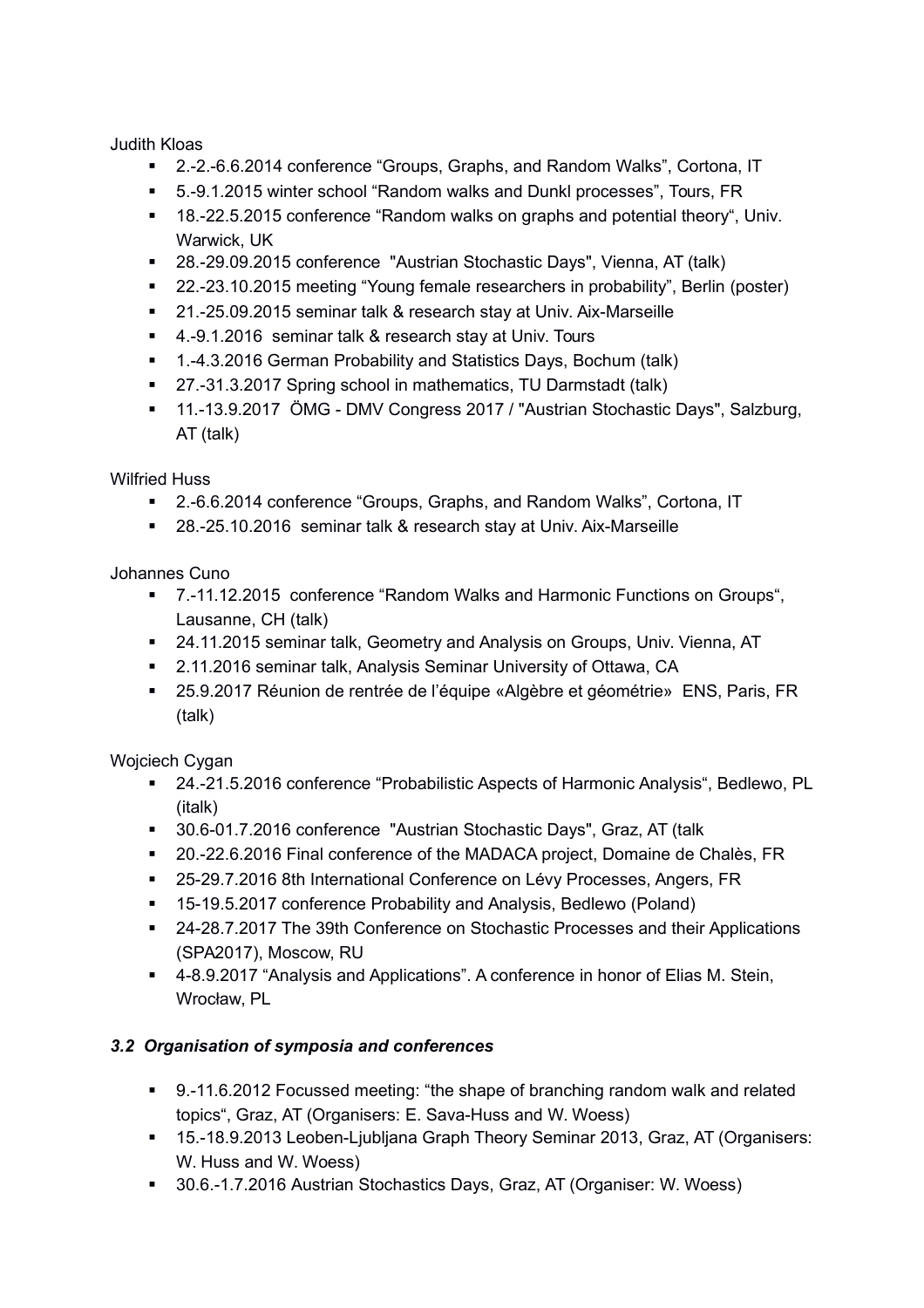- 25.28.9.2016 Leoben-Ljubljana Graph Theory Seminar 2016, Judenburg, AT (Organisers: J. Cuno, I. Peterin and W. Woess)
- 22.-24.2.2017 conference "Groups, Probability, Dynamics", Rome, IT (Organisers: A. Donno, F. Scarabotti, F. Tolli , D. D'Angeli, W. Woess)

# *3.3 Funding principles*

My primary goal has always been to use the project funding for supporting young scientists, that is, for their salaries. As mentioned above, optimising these possibilities resulted sometimes in "shifting" the collaborators to different funding sources. For example, Cygan could by paid by a PostDoc funding of NAWI Graz (the cooperation between the two Graz universities) for an interim period of 6 months. Without this, he would have left already after August, 2016, but then I was able to keep him here until July, 2017: also thanks to the fact that Judith Kloas could be "shifted" to another PhD funding source, additional funding became available for Cygan beginning with March 2017. This was advantageous for both of them, since they had started a fruitful collaboration. For the same reason (maximising the funding for young scientists), I hardly ever use project money for my own travel to conferences, etc. Needless to say that nevertheless, on the non-financial level, I profited enormously from the project.

# *3.4 International collaboration partners*

Several names have been listed in the project application, including possibly funding their visists by the project. Of those listed, Bendikov has been a frequent guest as visiting professor and for shorter visits, Lenz came for a one-month visiting professorship, and Kaimanovich also came as a visiting professor and as one of the referees of Cuno's PhD defense. Mohar could only come for a very short visit, and Saloff-Coste was too busy as the chairman at Cornell to detach himself for coming to Graz. (Both Kaimanovich and Saloff-Coste have been hosting project group members as guests or PostDocs.) In any case, it was almost always possible to fund these guests from other sources, so that my aim to use the project funding primarily for the salaries of young project collaborators has remained intact throughout all years.

# *3.5 Doctoral Program "Discrete Mathematics"*

Since 2010 we are running a big doctoral program ("Doktoratskolleg" = DK) with substantial funding from the FWF. It unites colleagues from TU Graz and the universities of Graz and Leoben in a kind of "excellence program" of joint doctoral eductation. Our interpretation of "Discrete Mathematics" is a wide one, going well beyond combinatorics, graph theory and computer science related topics. Our range includes number theory, algebra, discrete geometry, fractals & dynamics, combinatorial optimisation, random graphs and random processes. See<https://www.math.tugraz.at/discrete/>for all details. I am the speaker (= chief responsible) for this program. It had of course an outreach on the present project, regarding the enhanced scientific environment in general, and the fact that the project PhD students were attached to that program: Cuno first as an internal DK student (funded completely by that source) and in the final phase as an associated DK student (funded by the present project, but taking advantage of the DK environment and activities), and Kloas as an associated DK student. Also, after graduation Cuno was for more than half year part time coordinator of the DK. The interplay between the DK and several other smaller research projects has been crucial for all involved sides, including the present project.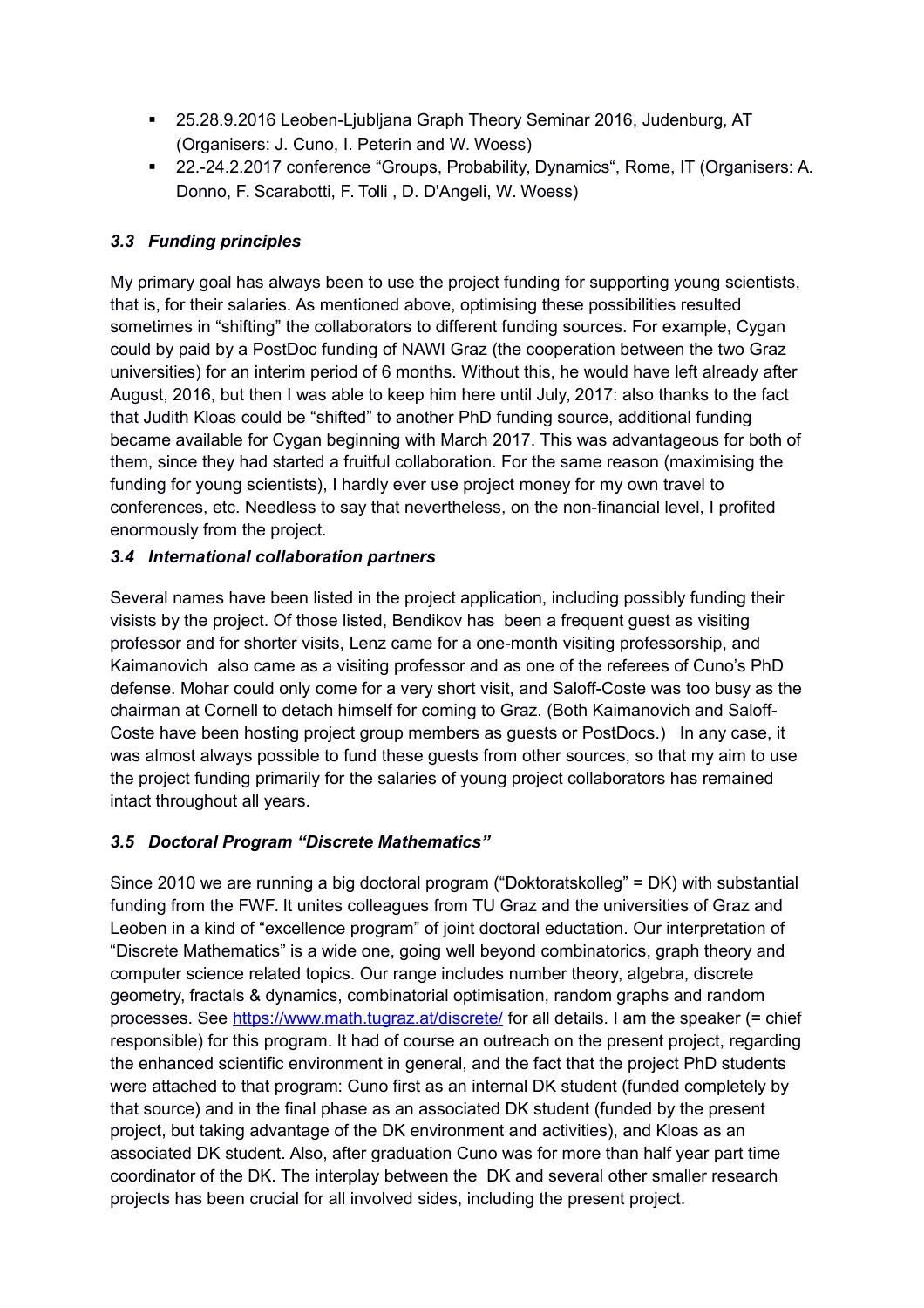# **III. Attachments**

# **1. Scholarly / scientific publications**

At this point, the FWF guidelines say "Publications may only be listed if they relate directly to the project". The number of publications acknowledging support from this project is quite high. But in view of my approach how to run such a project, it is hard to distinguish which publications should or should not be directly related to the project. Of course, for example the first paper of Georgakopoulos in the list (with Benjamini and Curien) was begun before the project started, but concluded in Graz and is clearly part of the project substance. His Inventiones paper was begun here, and terminated later. Cygan, while being funded by this project, collaborated not only with myself, Bendikov, and Kloas, but also with other colleagues from Wroclaw, and there neither was a good reason to block this work nor is there a good reason why it should not be considered being related with the project. Similar arguments apply to the work of D'Angeli, where indeed it was primarily his employment in this project which opened for him the opportunties for very high research activities resulting in an impressive number of good publications. And finally, as I explained above, I took hardly any project money for my own travel purposes or similar – nevertheless, my own listed publications are in my understanding project publications in every respect. In view of these considerations, below I'm listing *all* publications which acknowledge project support.

*Open Access: with very few exceptions, which are indicated explicitely, all publications have Green Open Access via posting on arXiv.*

# *1.1 Peer-reviewed publications / already published*

All papers are openly accessible via at least one of DOI, article link, or arXiv

[1] I. Benjamini, N. Curien, A. Georgakopoulos: "The Liouville and the intersection properties are equivalent for planar graphs", Electron. Commun. Probab. 17 (2012), paper no. 42, 5pp. Gold OA,<https://projecteuclid.org/euclid.ecp/1465263175>and [arXiv:1203.4002](http://arxiv.org/abs/1203.4002)

[2] G. Chacon, R. Colucci and D. D'Angeli: "Density of backward branches on the Julia set of a semigroup", Sarajevo Journal of Mathematics 10 (2014) 77-87. Gold OA, [DOI:](http://dx.doi.org/10.5644/SJM.10.1.10)  [10.5644/SJM.10.1.10](http://dx.doi.org/10.5644/SJM.10.1.10)

[3] G. Chacon, R. Colucci and D. D'Angeli: "Recurrence analysis on Julia sets of semigroups of complex polynomials", Journal of Applied Mathematics and Computing 46 (2014) 201-214. [DOI: 10.1007/s12190-013-0746-1](http://dx.doi.org/10.1007/s12190-013-0746-1)**,** [download link](https://dokumen.tips/download/link/recurrence-analysis-on-julia-sets-of-semigroups-of-complex-polynomials)

[4] D. D'Angeli: "Schreier graphs of an extended version of the binary adding machine", Electronic Journal of Combinatorics 21 (2014), no. 4, paper 4.20. Gold OA, [Link to journal](http://www.combinatorics.org/ojs/index.php/eljc/article/view/v21i4p20)  [article.](http://www.combinatorics.org/ojs/index.php/eljc/article/view/v21i4p20)

[5] A. Bendikov, L. Saloff-Coste, M. Salvatori and W. Woess: "Brownian motion on treebolic space: escape to infinity", Revista Matematica Iberoamericana 31 (2015) 935–976. [DOI: 10.4171/RMI/859,](http://dx.doi.org/10.4171/RMI/859) [arXiv:1212.6151](http://arxiv.org/abs/1212.6151)

[6] A. Georgakopoulos: "The boundary of a square tiling of a graph coincides with the Poisson boundary", Inventiones Math. 203 (2016) 773-821. [DOI: 10.1007/s00222-015-0601-0,](http://dx.doi.org/10.1007/s00222-015-0601-0) [arXiv:1301.1506](http://arxiv.org/abs/1301.1506)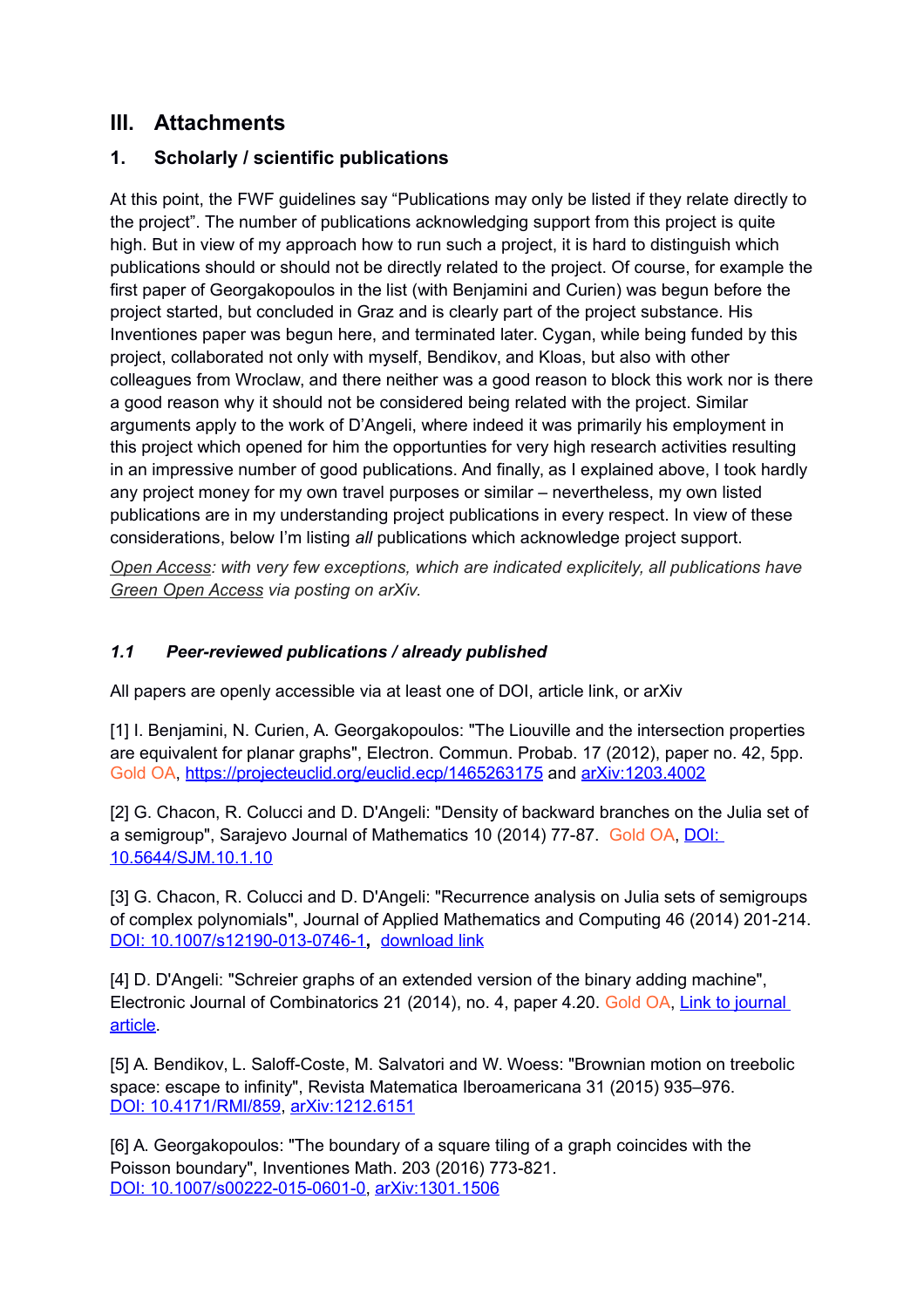[7] A. Georgakopoulos, S. Wagner: "Hitting times, cover cost, and the Wiener index of a tree", Journal of Graph Theory 84 (2017) 311–326. [DOI: 10.1002/jgt.22029,](http://dx.doi.org/10.1002/jgt.22029) [arXiv:1302.3212](http://arxiv.org/abs/1302.3212)

[8] A. Bendikov, A. Grigor'yan, Ch. Pittet and W. Woess: "Isotropic Markov semigroups on ultra-metric spaces", Uspekhi Mat. Nauk 69 (2014) No. 4 (418), 3-102 (Russian version). English original in Russian Math. Surveys 69 (2014) No. 4, 589-680. [DOI: 10.1070/RM2014v069n04ABEH004907,](http://dx.doi.org/10.1070/RM2014v069n04ABEH004907) [arXiv:1304.6271](http://arxiv.org/abs/1304.6271)

[9] J. Parkinson and W. Woess: "Regular sequences and random walks in affine buildings", Ann. Institut Fourier (Grenoble) 65 (2015) 675-707. [DOI: 10.5802/aif.2941,](http://dx.doi.org/10.5802/aif.2941) [arXiv:1308.5120](http://arxiv.org/abs/1308.5120)

[10] A. Georgakopoulos, S. Haeseler, M. Keller, D. Lenz, R. K. Wojciechowski: "Graphs of finite measure", J. Math. Pures Appl. 103 (2015) 1093–1131. [DOI: 10.1016/j.matpur.2014.10.006,](https://doi.org/10.1016/j.matpur.2014.10.006) [arXiv:1309.3501](http://arxiv.org/abs/1309.3501)

[11] D. D'Angeli and E. Rodaro: "Groups and semigroups sdefined by colorings of synchronizing automata", Internat.l Journal of Algebra and Computation 46 (2014) 201-214. [DOI: 10.1142/S0218196714500337,](https://doi.org/10.1142/S0218196714500337) [arXiv:1310.5242](http://arxiv.org/abs/1310.5242)

[12] D. D'Angeli and E. Rodaro: "A geometric approach to (semi)groups defined by automata via dual transducers", Geometriae Dedicata 174 (2015) 375-400. [DOI: 10.1007/s10711-014-0024-x,](http://dx.doi.org/10.1007/s10711-014-0024-x) [arXiv:1403.1722](http://arxiv.org/abs/1403.1722)

[13] D. D'Angeli and A. Donno: "Isomorphism classification of infinite Sierpinski carpet graph", in: Proceedings of the First Minisymposium on Mathematics in Engineering and Technology, ICNAAM 2014. AIP Conference Proceedings 1648, 570002 (2015). [DOI:](http://aip.scitation.org/doi/abs/10.1063/1.4912788)  [10.1063/1.4912788,](http://aip.scitation.org/doi/abs/10.1063/1.4912788) [arXiv:1802.09839](http://front.math.ucdavis.edu/1802.09839)

[14] D. D'Angeli, E. Sava-Huss and A. Donno: "Connectedness and isomorphism problems of the zig-zag product of graphs", Journal of Graph Theory 83 (2016), 120-151. [DOI: 10.1002/jgt.21917,](http://dx.doi.org/10.1002/jgt.21917) [arXiv:1404.4342](http://arxiv.org/abs/1404.4342)

[15] D. D'Angeli and E. Rodaro: "Freeness of automata groups vs boundary dynamics", Journal of Algebra 462 (2016) 115–136. [DOI: 10.1016/j.jalgebra.2016.05.015,](https://doi.org/10.1016/j.jalgebra.2016.05.015) [arXiv:1410.6097](http://arxiv.org/abs/1410.6097)

[16] A. Bendikov, L. Saloff-Coste, M. Salvatori and W. Woess: "Brownian motion on treebolic space: positive harmonic functions", Ann. Institut Fourier (Grenoble) 66 (2016) 1691-1731. [DOI: 10.5802/aif.3048,](http://dx.doi.org/10.5802/aif.3048) [arXiv:1412.2218](http://arxiv.org/abs/1412.2218)

[17] W. Huss, S. Müller, E. Sava-Huss: "Rotor-routing on Galton-Watson trees", Electronic Communications in Probability 20 (2015); 1-12. Gold OA, [DOI: 10.1214/ECP.v20-4000,](http://dx.doi.org/10.1214/ECP.v20-4000) [arXiv:1412.5330](http://arxiv.org/abs/1412.5330)

[18] D. D'Angeli and A. Donno, "Metric compactification of infinite Sierpinski carpet graphs", Discrete Math. 339 (2016), 2693-2705. [DOI: 10.1016/j.disc.2016.04.023,](https://doi.org/10.1016/j.disc.2016.04.023) [arXiv:1501.03178](http://arxiv.org/abs/arXiv:1501.03178)

[19] I. Bondarenko, D. D'Angeli and E.Rodaro: "The lamplighter group Z\_3 ≀ Z generated by a bireversible automaton", Communications in Algebra Comm. Algebra 44 (2016) 5257-5268. [DOI: 10.1080/00927872.2016.1172602,](http://dx.doi.org/10.1080/00927872.2016.1172602) [arXiv:1502.07981](http://arxiv.org/abs/1502.07981)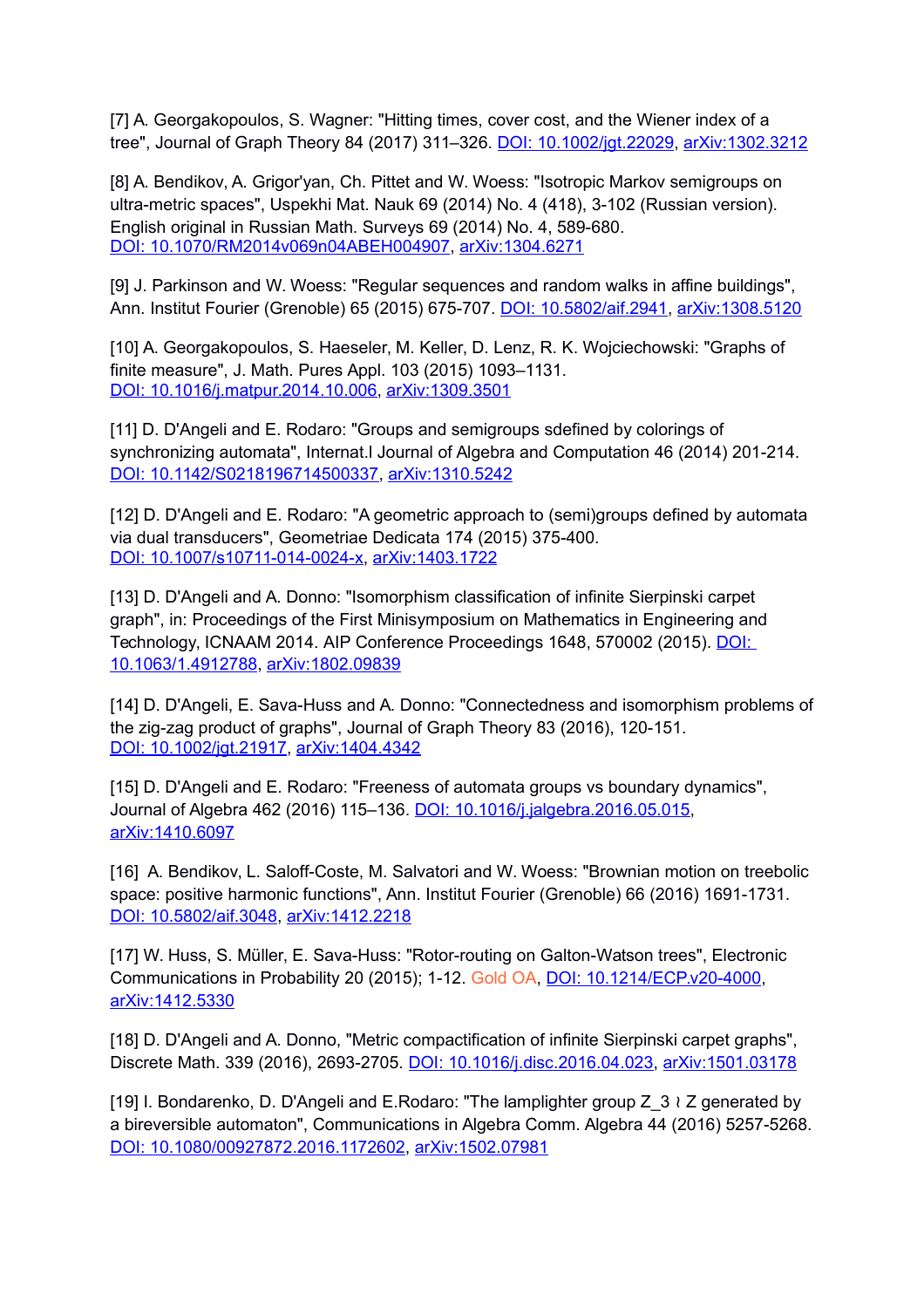[20] D. D'Angeli, A. Donno and A. Monti: "Computing the Wiener index in finite Sierpinski carpet graphs", AIP Conference Proceedings, ICNAAM 2015, Rhodes. AIP Conference Proceedings 1738, 270008 (2016). [DOI: 10.1063/1.4952047](http://aip.scitation.org/doi/abs/10.1063/1.4952047)**,** [arXiv:1802.09840](http://front.math.ucdavis.edu/1802.09840)

[21] A. Bendikov, W. Cygan and B. Trojan: "Limit theorems for random walks", Stochastic Processes Appl. 127 (2017) 3268–3290. [DOI: 10.1016/j.spa.2017.02.008,](https://doi.org/10.1016/j.spa.2017.02.008) [arXiv:1504.01759](http://arxiv.org/abs/arXiv:1504.01759)

[22] W. Cygan and T. Grzywny: "Heat content for convolution semigroups", J. Math. Anal. Appl. 446 (2017) 1393-1414. [DOI: 10.1016/j.jmaa.2016.09.051,](https://doi.org/10.1016/j.jmaa.2016.09.051) [arXiv:1606.09168](http://arxiv.org/abs/arXiv:1606.09168)

[23] D. D'Angeli: "Horofunctions on Sierpinski type triangles", Utilitas Mathematica 17 (2017) 267-277. [arXiv:1707.06030](http://front.math.ucdavis.edu/1707.06030)

[24] I. Bondarenko, D. D'Angeli and T. Nagnibeda: "Ends of Schreier graphs and cut-points of limit spaces of self-similar groups", Journal of Fractal Geometry 4 (2017) 369–424. [DOI:](http://www.ems-ph.org/doi/10.4171/JFG/55)  [10.4171/JFG/55,](http://www.ems-ph.org/doi/10.4171/JFG/55) [arXiv:1601.07587](http://arxiv.org/abs/arXiv:1601.07587)

#### *1.2 Peer-reviewed publications / accepted for publication*

[25] J. Cuno and E. Sava-Huss: "Random walks on Baumslag-Solitar groups", Israel J. Math., in print. arXiv: 1510.00833

[26] A. Bendikov, W. Cygan and W. Woess: "Oscillating heat kernels on ultrametric spaces", J. Spectral Theory, in print. arXiv: 1610.03292

[27] W. Cygan and J. Kloas: "On recurrence of the multidimensional Lindley process", Electronic Communications in Probability, to appear . [arXiv:1707.01714](http://arxiv.org/abs/arXiv:1707.01714)

[28] J. Kloas and W. Woess: "Multidimensional random walk with reflections", Stochastic Processes Appl., to appear. [arXiv:1704.06055](http://arxiv.org/abs/arXiv:1704.06055)

#### *1.3 Preprints submitted for publication*

[29] A. Georgakopoulos: "On walk-regular graphs and graphs with symmetric hitting times", preprint. arXiv:1211.5689

[30] A. Georgakopoulos, K. Kolesko: "Brownian Motion on graph-like spaces", preprint. [arXiv:1405.6580](http://arxiv.org/abs/1405.6580)

[31] W. Cygan and T. Grzywny: "A note on the generalized heat content for Lévy processes", preprint. [arXiv:1703.10790](http://arxiv.org/abs/arXiv:1703.10790) 

# *1.4 PhD theses*

[A] J. Cuno: "Combinatorial and Probabilistic Aspects of Discrete Groups", TU Graz, 2015.

[B] J. Kloas: "Refelcted and stopped random walks, and the distinguishing number of graphs", TU Graz, 2018.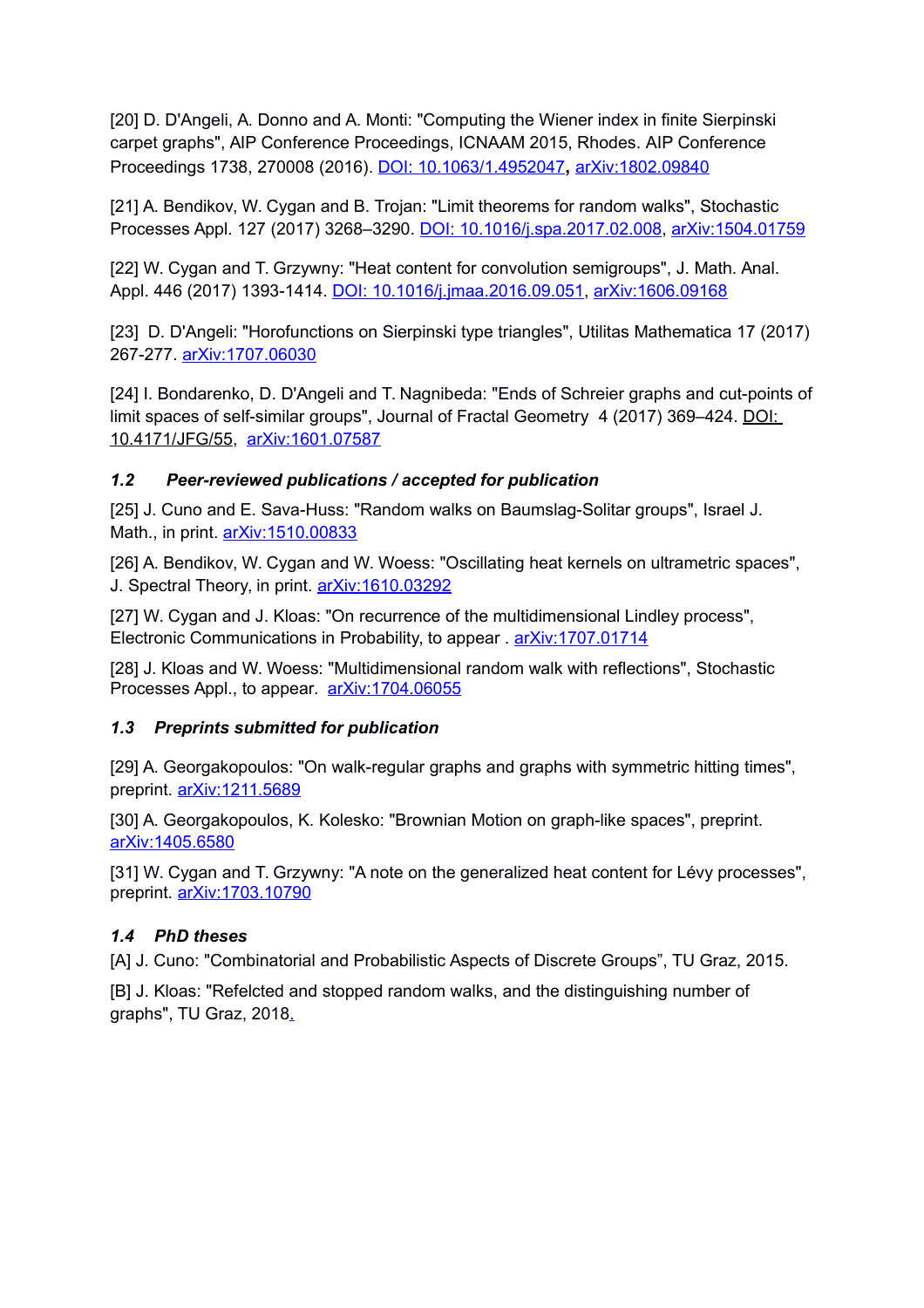## **2. Development of collaborations**

| N          | G | Е  | D | Name                 | <b>Institution</b>      |
|------------|---|----|---|----------------------|-------------------------|
| <b>RUS</b> | м | E3 | W | Alexander Bendikov   | Univ. Wroclaw, POL      |
| <b>ITA</b> | м | F3 | W | Alfredo Donno        | Univ. Cusano, Rome, ITA |
| <b>AUS</b> | м | E3 | W | James Parkinson      | Univ. Sydney, AUS       |
| <b>ITA</b> | м | E3 | W | Emmanuele Rodaro     | Univ. Milano. ITA       |
| USA        | м | F2 | w | Laurent Saloff-Coste | Cornell Univ., NY, USA  |

### **3. Development of human resources in the course of the project**

|                                           | <b>Completed</b><br>In progress |  | Gender |   |
|-------------------------------------------|---------------------------------|--|--------|---|
|                                           |                                 |  |        | m |
| Full professorship                        |                                 |  |        |   |
| Venia thesis (Habilitation) /             |                                 |  |        |   |
| Equivalent senior scientist qualification |                                 |  |        |   |
| Postdoc                                   |                                 |  |        |   |
| Ph.D. theses                              |                                 |  |        |   |

Remarks: Georgakopoulos is shortlisted for promotion to Reader (equiv. Prof. !) in Warwick, resp. Prof. In Bath

Georgakopoulos obtained Habilitation in Hamburg, D'Angeli in Graz

Georgakopoulos has completed his PostDoc years.

D'Angeli, Huss, Cuno, Cygan have completed PostDoc positons and now have other

PostDoc positions. Thus, the line "PostDoc" refers to 5 persons.

Cuno and Kloas have completed their PhD theses.

For details, see Section II.2.

#### **4. Applications for follow-up projects**

(FWF projects)

| Project number (if applicable)                 | P31237-N35                          |         |                |
|------------------------------------------------|-------------------------------------|---------|----------------|
| Project type                                   | FWF stand alone project             |         |                |
| Title / subject                                | Walks and boundaries – a wide range |         |                |
| <b>Status</b>                                  | granted                             | pending | In preparation |
| Application reference (if a patent is applied) |                                     |         |                |

(current status: rejected on the basis of 3 reviews with 10 "excellent" and 2 "very good", all stating "funding with highest priority". Still pending in view of possible "Matching Funds" agreement with the region of Styria.)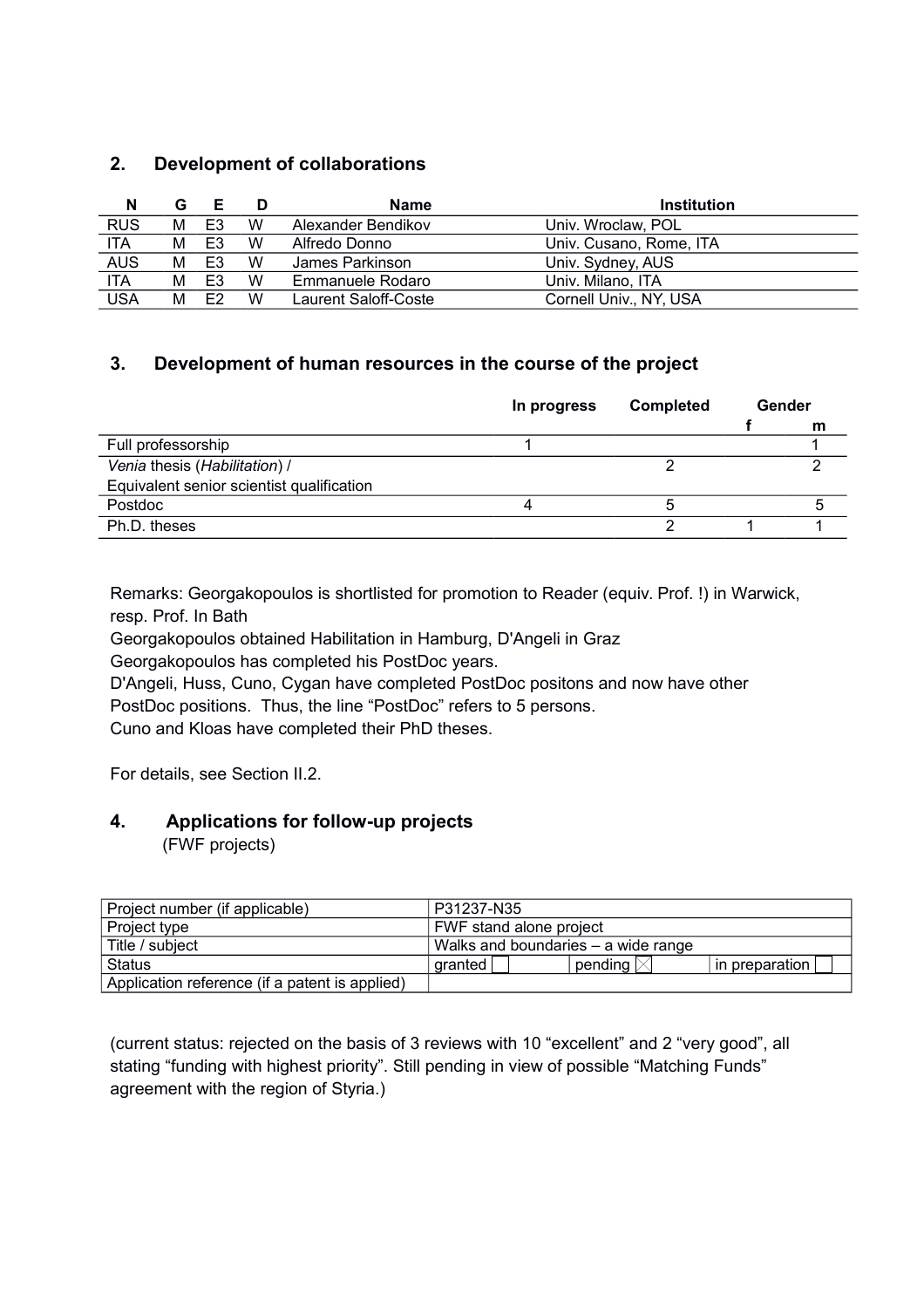# **IV. Cooperation with the FWF**

| Scale: -2 highly unsatisfactory | -1 unsatisfactory      | 0 appropriate |
|---------------------------------|------------------------|---------------|
| +1 satisfactory                 | +2 highly satisfactory | X not used    |

# **Rules**

**Rating**

| <b>Application guidelines</b> | Length          |  |
|-------------------------------|-----------------|--|
|                               | Clarity         |  |
|                               | Intelligibility |  |

**Procedures** (submission, review, decision)

| Advising              |  |
|-----------------------|--|
|                       |  |
| Duration of procedure |  |
|                       |  |
| Transparency          |  |

# **Project support**

| <b>Advising</b> | Availability    | +2  |
|-----------------|-----------------|-----|
|                 |                 | )+2 |
|                 | Level of detail |     |
|                 |                 | œ   |
|                 | Intelligibility |     |

|                                                               | Η2 |
|---------------------------------------------------------------|----|
| <b>Financial transactions</b>                                 |    |
| (credit transfers, equipment purchases, personnel management) |    |

# **Reporting / review / exploitation**

| Effort                            |  |
|-----------------------------------|--|
|                                   |  |
| Transparency                      |  |
|                                   |  |
| Support in PR work / exploitation |  |
|                                   |  |